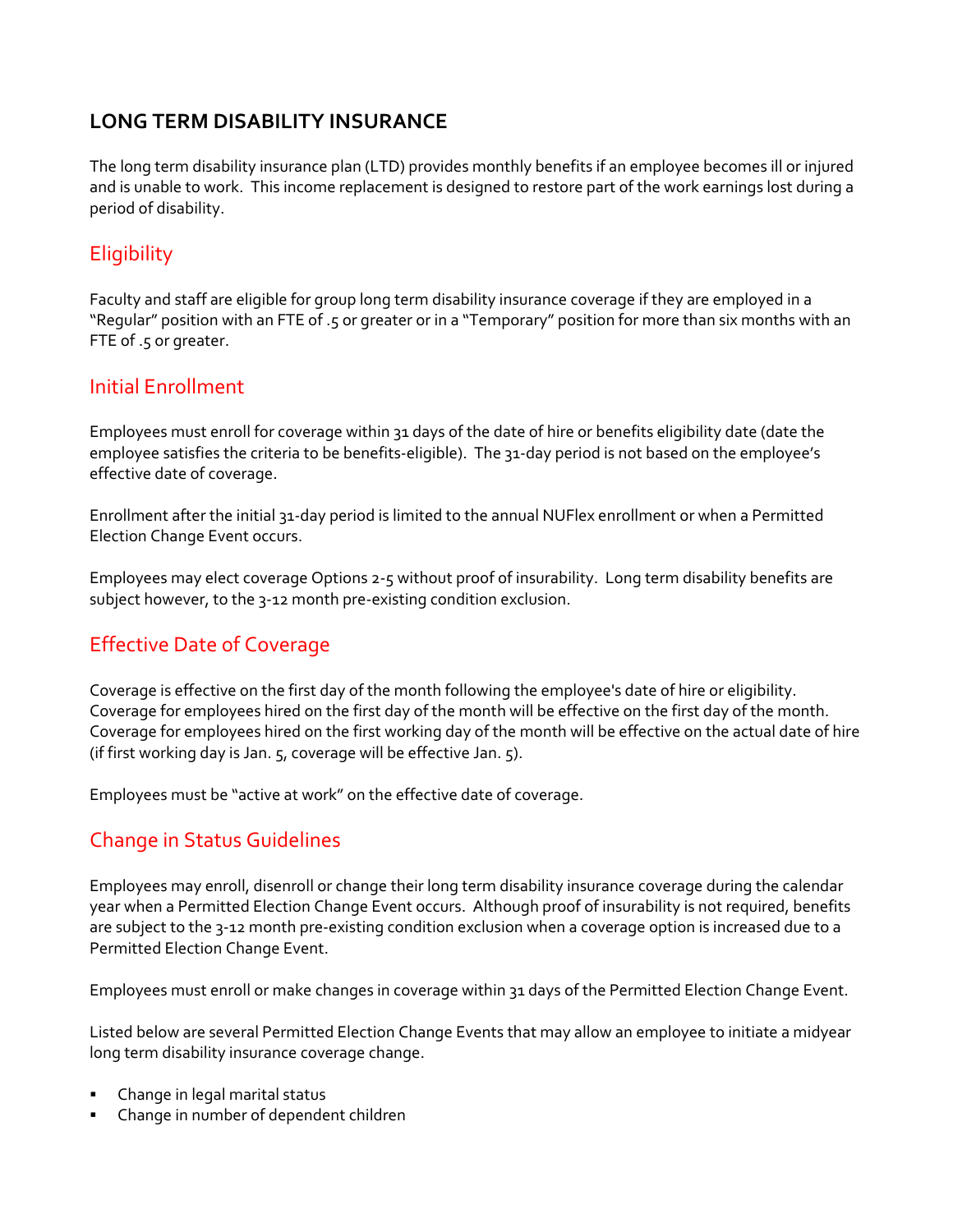- Change in employment status or work schedule that results in a gain or loss of coverage eligibility
- Change in coverage under spouse's employer's benefits plan, if substantial

## Coverage Effective Date as a Result of a Permitted Election Change Event

Coverage changes due to a Permitted Election Change Event are generally effective on the first day of the month following the date of the change. However, changes that occur on the first day of the month will be effective immediately. The employee must provide appropriate documentation to verify the Permitted Election Change Event.

## Birth of a Dependent Child

Coverage changes due to a birth of a child will be effective on the dependent's date of birth. The applicable premium will begin on the first day of the month following the date of birth. The employee must provide appropriate documentation to verify the Permitted Election Change Event.

# Adoption or Legal Guardianship

Coverage changes due to a dependent child who is added as a result of adoption or legal guardianship will coincide with the earlier of: 1) the date of placement for adoption, or 2) the date of entry of an order granting legal guardianship or custody of the child. Placement generally means when the adoptive parents have taken legal responsibility for the child. Premiums will begin on the first day of the month following the event. The employee must provide appropriate documentation to verify the Permitted Election Change Event.

#### Marriage

Coverage changes due to marriage will be effective on the first day of the month following the date of marriage. Changes in coverage for a marriage occurring on the first day of the month will be effective immediately. The employee must provide appropriate documentation to verify the Permitted Election Change Event.

## Divorce or Legal Separation

Coverage changes due to a Nebraska divorce will be effective the first day of the month following the date the divorce decree is entered. Coverage changes due to a Nebraska legal separation will be effective the first day of the month following the date of the court order or separation agreement.

Coverage changes due to an Iowa divorce will be effective the first day of the month following the date the divorce decree is final. Coverage changes due to an Iowa legal separation will be effective the first day of the month following the date of the court order or separation agreement.

The employee must provide appropriate documentation to verify the Permitted Election Change Event.

## Termination of Coverage

Coverage terminates on the last day of the month following the date of termination or date the employee is no longer eligible for coverage. If the date of termination or employee's coverage ineligibility is the last day of the month, coverage will terminate immediately.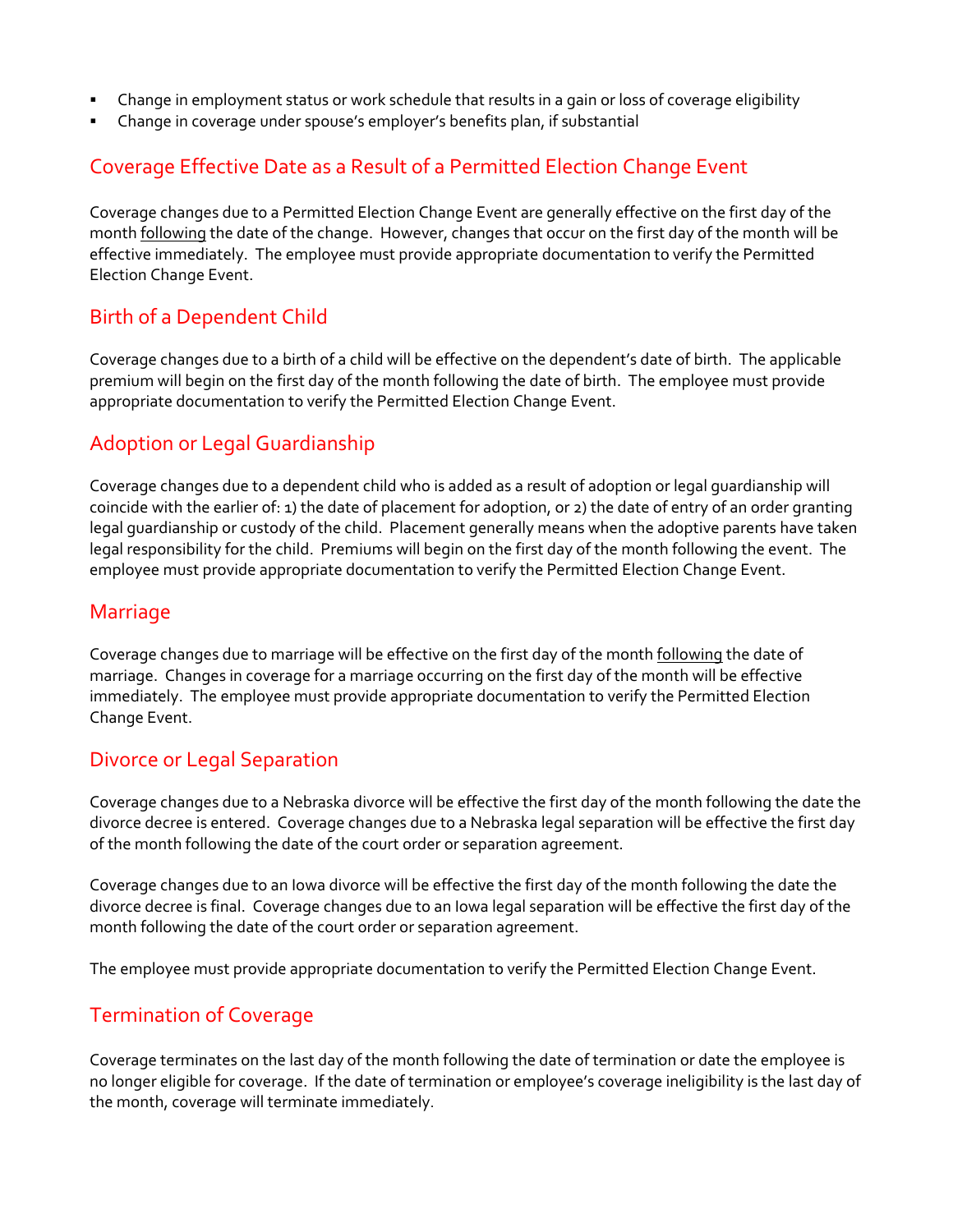#### Leave of Absence

Employees may continue long term disability insurance coverage while on an approved leave of absence for up to two years. The employee should contact the Campus Benefits Office to establish the direct bill premium payment process.

## Active Military Duty Leave of Absence

An employee who commences a leave of absence for active duty in the military may cancel long term disability insurance coverage during the leave. Upon return from active duty, the employee may re‐enroll for long term disability insurance coverage, not to exceed the amount of coverage enrolled for prior to the leave, without proof of insurability. The employee must provide appropriate documentation to support the date military service ended.

#### Annual NUFlex Enrollment

Employees may change a long term disability insurance coverage option during the annual NUFlex enrollment.

Although proof of insurability is not required, benefits are subject to the 3‐12 month pre‐existing condition exclusion when the income replacement benefit percentage is increased and/or the elimination period is reduced from 180 to 90 days during the annual NUFlex enrollment.

An employee must be "active at work" in order for the new or increased long term disability insurance coverage to be effective.

#### Unum Overview



Unum is the leader\* in income protection insurance and services. The subsidiaries of Unum, which include Unum Life Insurance Company of America, offer a comprehensive, integrated portfolio of products and services backed by industry-leading return-to-work resources and disability expertise.

The Unum brand represents the disability income protection resources of several insuring companies – many with more than a century of industry experience. These companies offer insurance products that help employees protect their incomes if they become injured or ill and unable to work, and provide extensive resources to help them get back to work. The company's commitment to customers focuses on 1) comprehensive product offerings that meet customer needs, 2) benefits emphasizing return to work, and 3) highly responsive service.

Named one of Fortune's top ten most admired insurance companies\*\*, Unum has operations in the United States, Canada, the U.K., Japan, and elsewhere around the world. For more information, including current financial ratings and reports, visit the Unum home page listed below.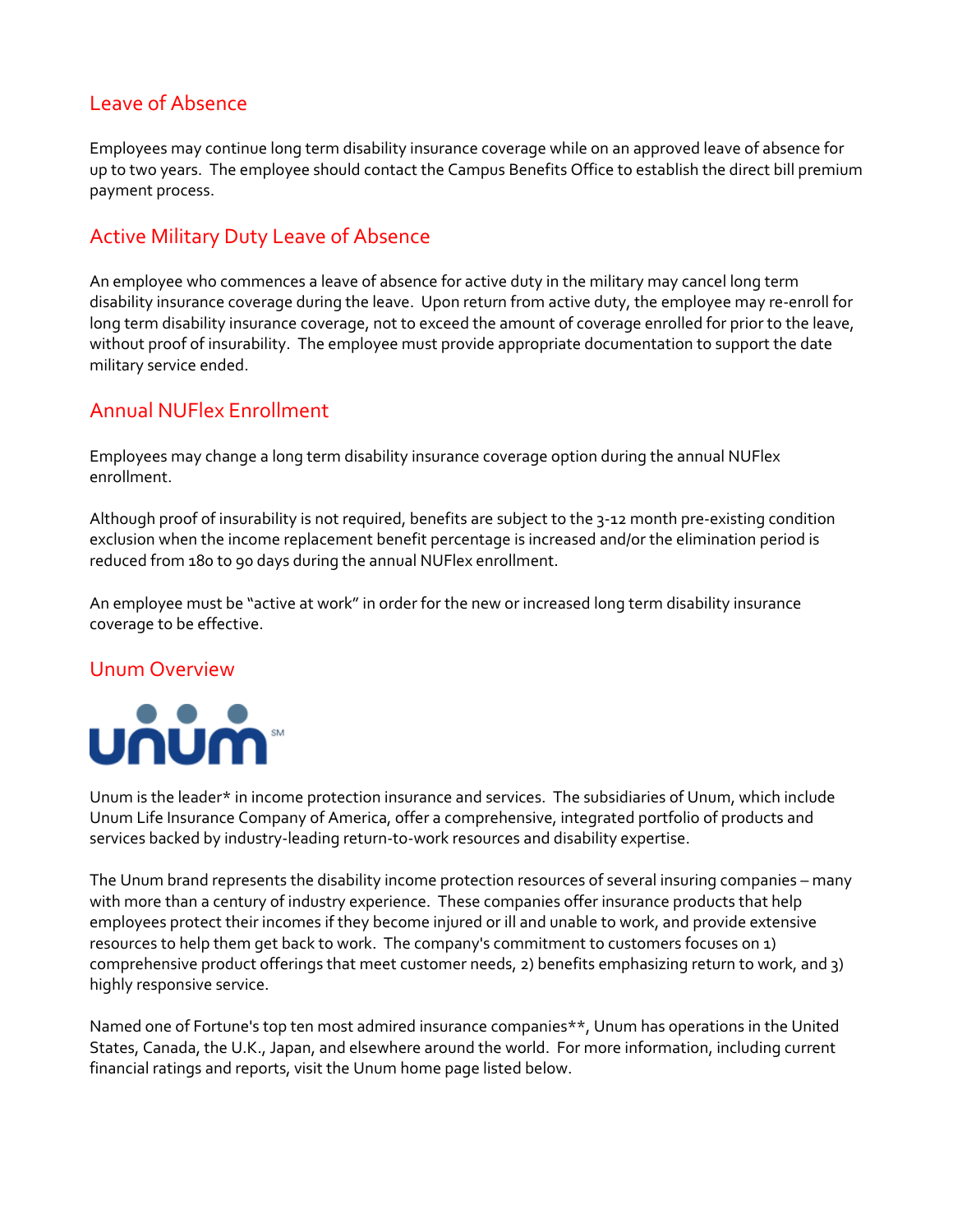\* Unum represents multiple insuring subsidiaries of Unum Corporation and includes the #1 individual and group insurance carriers in the United States, according to the JHA U.S. 2001 Group and Individual Disability Market Surveys, 2002.

Visit the [Unum](https://www.unum.com/) Home Page

## Group Identification Number

■ 501193-001

#### Benefits Summary

An employee's long term disability premium and disability benefit are based on the "Basic Monthly Earnings" which is established on Jan. 1of each year. "Basic Monthly Earnings" are equal to the *greater of the* employee's gross budgeted salary as of the Jan. 1 just prior to the date of disability or the previous calendar *year's gross earnings just prior to the date of disability*.

Benefits begin after completion of the elimination (waiting) period and are equal to a percentage of the employee's base annual salary, up to a maximum of \$10,000 per month. Benefit amounts may be reduced by other income benefits, such as, but not limited to, pay for sick leave, workers compensation, university retirement, Social Security disability/retirement payable by the United States Social Security Act, etc.

To qualify for LTD benefits, an employee must be limited from performing the material and substantial duties of his or her regular occupation due to sickness or injury; and have a 20 percent or more loss in their indexed monthly earnings due to the same sickness or injury. After 24 months of disability payments, disability will continue if the employee is unable to perform the duties of any gainful occupation for which they are reasonably fitted by education, training, or experience.

LTD benefits are subject to a 3-12 month pre-existing condition exclusion which precludes income replacement benefits for any disability that is (a) caused by, contributed to by, or results from a preexisting condition, and (b) which begins in the first 12 months after an insured's effective date of coverage.

LTD benefits are offset by pay for sick leave. If the employee has a sick leave balance of 90 days or more, it may be desirable for the employee to enroll for Option 2 or 3 which pay benefits after a 180 day elimination period.

Premiums are withheld on a pre‐tax basis; therefore, disability benefit payments will be taxable.

Due to cost-of-living increases (COLA), the disabled employee's net monthly disability benefit may be increased annually by an amount equal to the previous year's CPI, not to exceed 3 percent.

Disabilities, due to sickness or injury, which are primarily based on self‐reported symptoms, and disabilities due to mental illness have a limited pay period up to 24 months. A self‐reported disability includes, but is not limited to, chronic pain, fibromyalgia, chronic fatigue, back pain, joint pain, headaches, and mental health such as depression and anxiety.

## Coverage Options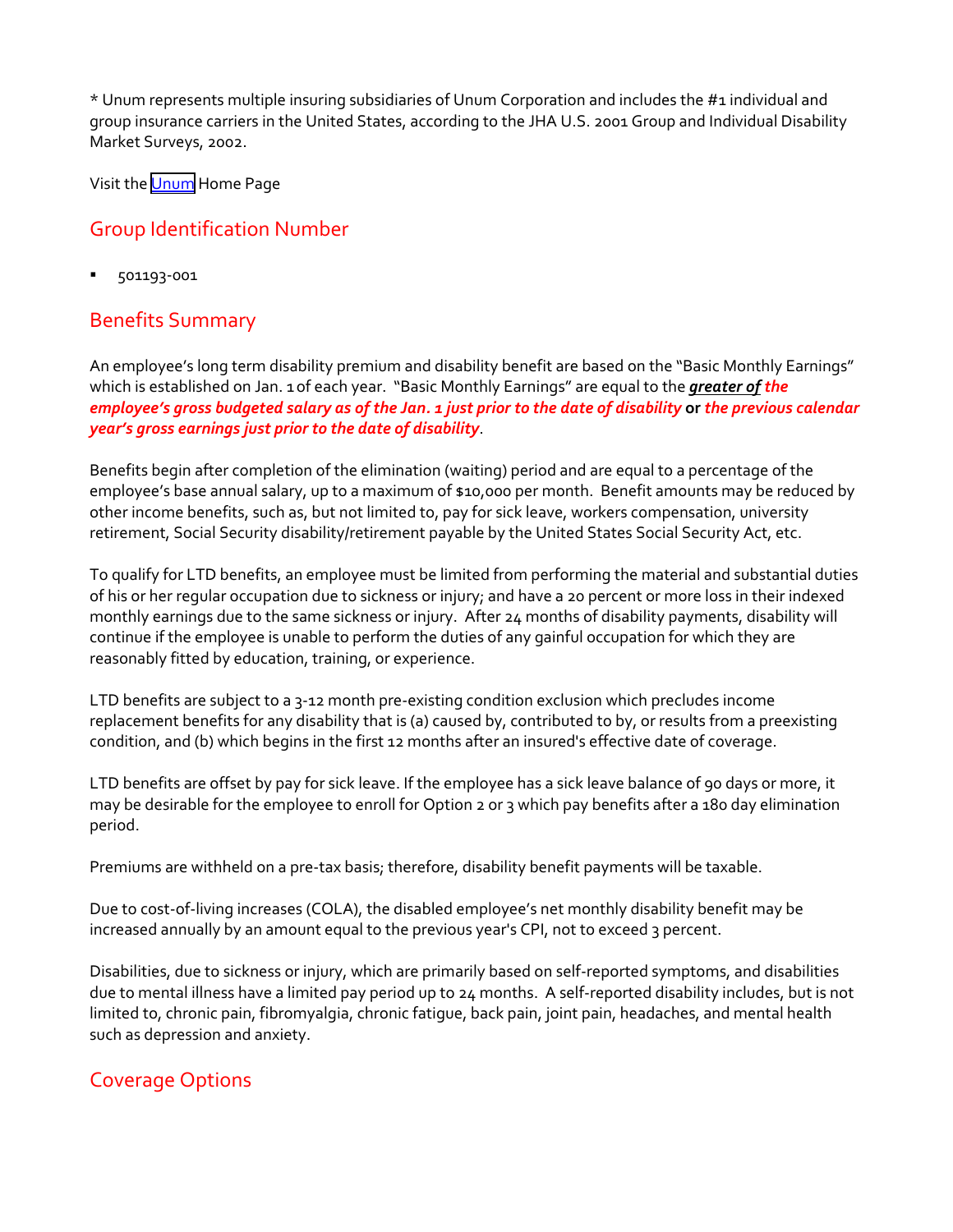| Option | Income Replacement   Elimination Period |          |
|--------|-----------------------------------------|----------|
| 1      | No coverage                             |          |
| っ      | 50%                                     | 180 days |
| ς      | 662/3%                                  | 180 days |
| 4      | 50%                                     | 90 days  |
|        | 662/3%                                  | 90 days  |

## Duration of Benefit Payments

Long term disability benefits will be paid to a disabled employee based on the following payment schedule:

| Age at Disability | Maximum Period of Payment |  |
|-------------------|---------------------------|--|
| Less than age 62  | To age 67                 |  |
| Age 62            | 60 months                 |  |
| Age 63            | 48 months                 |  |
| Age 64            | 42 months                 |  |
| Age 65            | 36 months                 |  |
| Age 66            | 30 months                 |  |
| Age 67            | 24 months                 |  |
| Age 68            | 18 months                 |  |
| Age 69 and over   | 12 months                 |  |
|                   |                           |  |

## Retirement Income Protection (RIP)

A disabled employee who has been a participant in the university's Basic Retirement Plan for at least 3 months prior to the disability is eligible to receive the Retirement Income Protection benefit. The Retirement Income Protection benefit is equal to a percentage (not greater than 13.5 percent) of the employee's monthly earnings based on the university's and employee's Basic Retirement Plan contribution in effect just prior to the date of disability.

The Retirement Income Protection benefit may be reduced however, if the employee is disabled and working.

The Retirement Income Protection Benefit will be provided as follows:

- An amount equal to the lesser of (a) the gross annual Retirement Income Protection Benefit as calculated above, or (b) 100 percent of the employee's net disability benefit not to exceed the maximum amount allowable by law, is payable on the employee's behalf for contribution to the Basic Retirement Plan annually in late July of each year.
- The difference, if any, between the amount calculated pursuant to the preceding sentence and the Retirement Income Protection Benefit, less applicable withholding, is payable to the disabled employee as an Extra Contractual Benefit (ECB). Any such additional benefit payment will be made on an annual basis after the calculation of the Retirement Income Protection Benefit.

The Retirement Income Protection benefit (except for the ECB amount) will be forwarded annually to TIAA‐